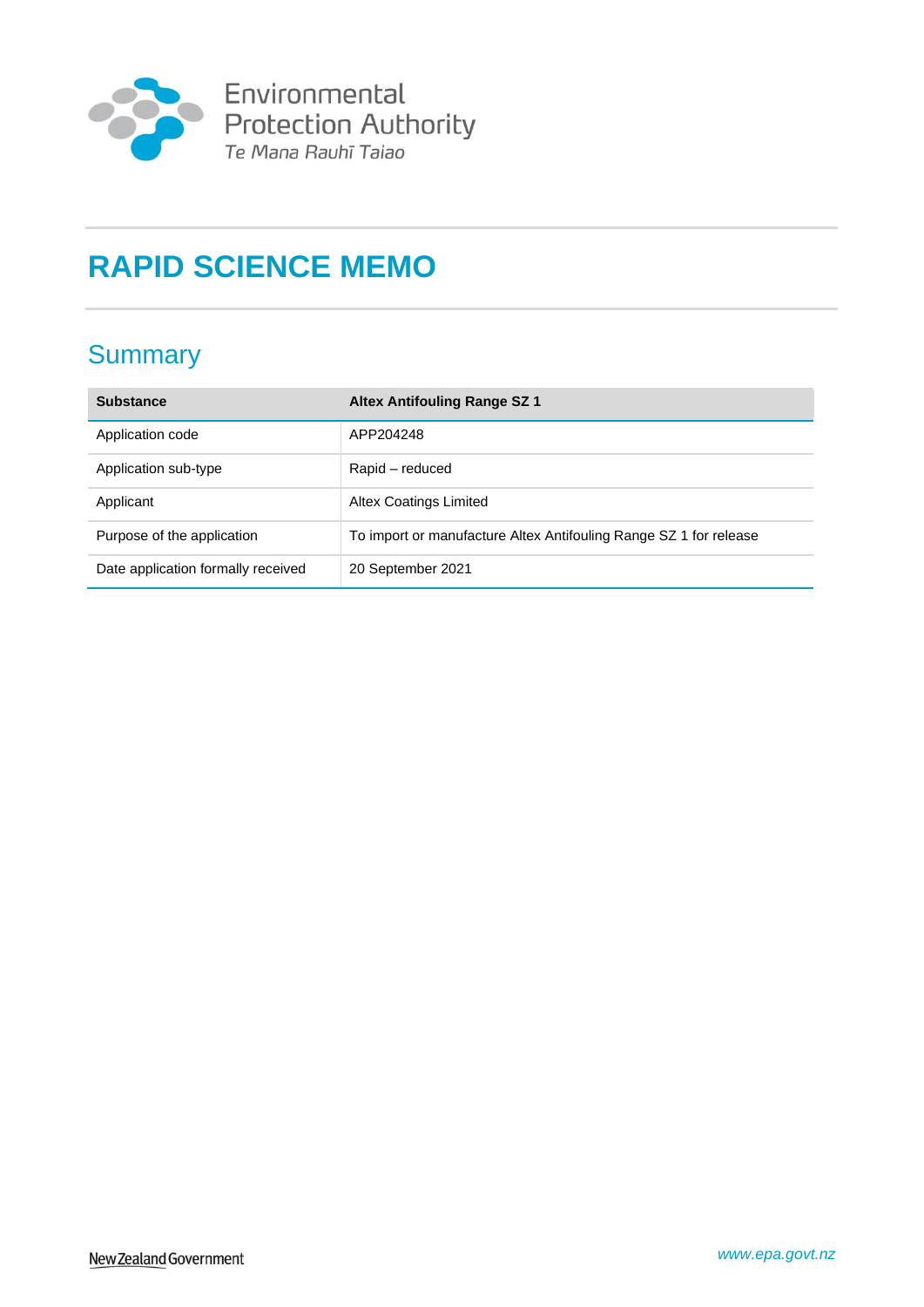# 1. Key Points

- 1.1. Altex Antifouling Range SZ 1 is an antifouling paint containing 500 g/L copper (I) oxide and 51 g/L zineb as the active ingredients. It is intended to be manufactured and applied by professional and nonprofessional users to control biofouling on marine vessels.
- 1.2. No major issues were identified with this substance.

# 2. Status Of Substance (SOS) or statutory determination history

2.1. No SOS or statutory determinations were issued for Altex Antifouling Range SZ 1.

# 3. Identification of substance and reference

3.1. The applicant proposed Altex Ablative Antifouling Coating SZ RTU as a reference substance, which was not considered to be suitable by the EPA because the substance does not contain both active ingredients. The EPA considers that SeaForce 90 is a more suitable reference because it has a higher hazard profile (see Table 1).

|                                                 | Substance to be approved                     | Reference                                                                      |
|-------------------------------------------------|----------------------------------------------|--------------------------------------------------------------------------------|
| Name                                            | Altex Antifouling Range SZ 1                 | SeaForce 90                                                                    |
| Substance database<br>UUID                      | 2940FB67-BC2C-4136-A56B-<br>8F8B16DC5196     | 96630DA4-A1E1-4AF7-BC96-<br>227DCA1EBFEF                                       |
| HSNO Approval number                            | $\overline{\phantom{a}}$                     | HSR100412                                                                      |
| Substance physical form                         | Liquid                                       | Liquid                                                                         |
| Active ingredient(s) and<br>concentration (g/L) | 500 g/L copper (I) oxide and 51 g/L<br>zineb | 592.3 g/L copper (I) oxide, 76.8 g/L zineb<br>and $23.5$ g/L copper pyrithione |

#### **Table 1: Identified references for the rapid assessment of Altex Antifouling Range SZ 1**

# 4. RAPID assessment criteria

### Active ingredient

4.1. This substance meets the active ingredients criteria. The concentration of the active ingredient in Altex Antifouling Range SZ 1 is lower than that of the reference substance.

### Physical form

4.2. Altex Antifouling Range SZ 1 is in the same physical form as the reference substance, namely as a liquid antifouling paint.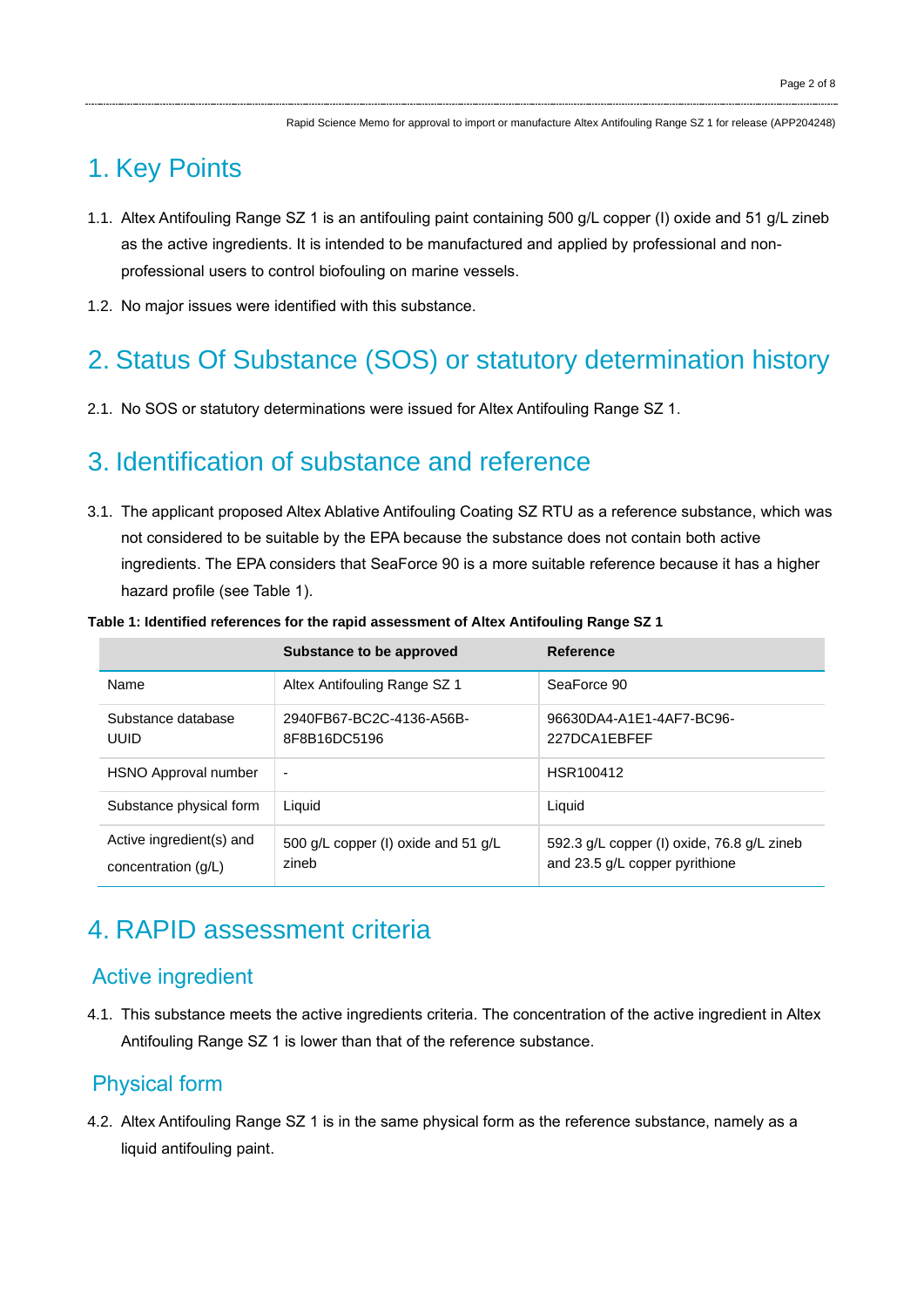## Use pattern

4.3. This substance meets the use pattern criteria. Both Altex Antifouling Range SZ 1 and the reference substance are antifouling paints used in a similar manner (see Table 2).

**Table 2: Use pattern of Altex Antifouling Range SZ 1 in comparison to its reference substance**

|                                                                              | Substance to be approved                                                                                                                                                                                                                       | Reference         |
|------------------------------------------------------------------------------|------------------------------------------------------------------------------------------------------------------------------------------------------------------------------------------------------------------------------------------------|-------------------|
| Target condition                                                             | Marine vessels                                                                                                                                                                                                                                 | Marine vessels    |
| Target animal                                                                | Aquatic organisms                                                                                                                                                                                                                              | Aquatic organisms |
| Application rate (kg a.i./ha)                                                | Not applicable                                                                                                                                                                                                                                 | Not applicable    |
| Comment on any differences                                                   | There are no major differences of the use pattern between Altex Antifouling Range<br>SZ 1 and the reference substance                                                                                                                          |                   |
| Are the differences<br>insignificant in terms of risk of<br>adverse effects? | As there are no major differences between the use pattern of Altex Antifouling<br>Range SZ 1 and the reference substance, it is considered that there is no<br>difference in terms of adverse effects associated with the use of the substance |                   |

## Major Hazardous Components

4.4. Altex Antifouling Range SZ 1 meets the major hazardous components criteria. The major hazardous components in Altex Antifouling Range SZ 1 constitute a lower proportion (62.5%) than the reference substance (77%).

## Adverse Effects

4.5. Altex Antifouling Range SZ 1 meets the adverse effects criteria, as the hazards of this substance are reduced compared to the reference substance (see Table 3). Altex Antifouling Range SZ 1 has no classification for inhalation toxicity compared to the reference substance.

| Table 3: Comparison of the respective classifications of Altex Antifouling Range SZ 1 and its reference |  |
|---------------------------------------------------------------------------------------------------------|--|
| substance                                                                                               |  |

|           | <b>Classification comparison</b>                              |
|-----------|---------------------------------------------------------------|
| Substance | flammable liquid Category 3                                   |
|           | acute oral toxicity Category 4                                |
|           | skin irritation Category 2                                    |
|           | eye irritation Category 2                                     |
|           | skin sensitisation Category 1                                 |
|           | carcinogenicity Category 2                                    |
|           | reproductive toxicity Category 2                              |
|           | specific target organ toxicity – repeated exposure Category 2 |
|           | hazardous to the aquatic environment acute Category 1         |
|           | hazardous to the aquatic environment chronic Category 1       |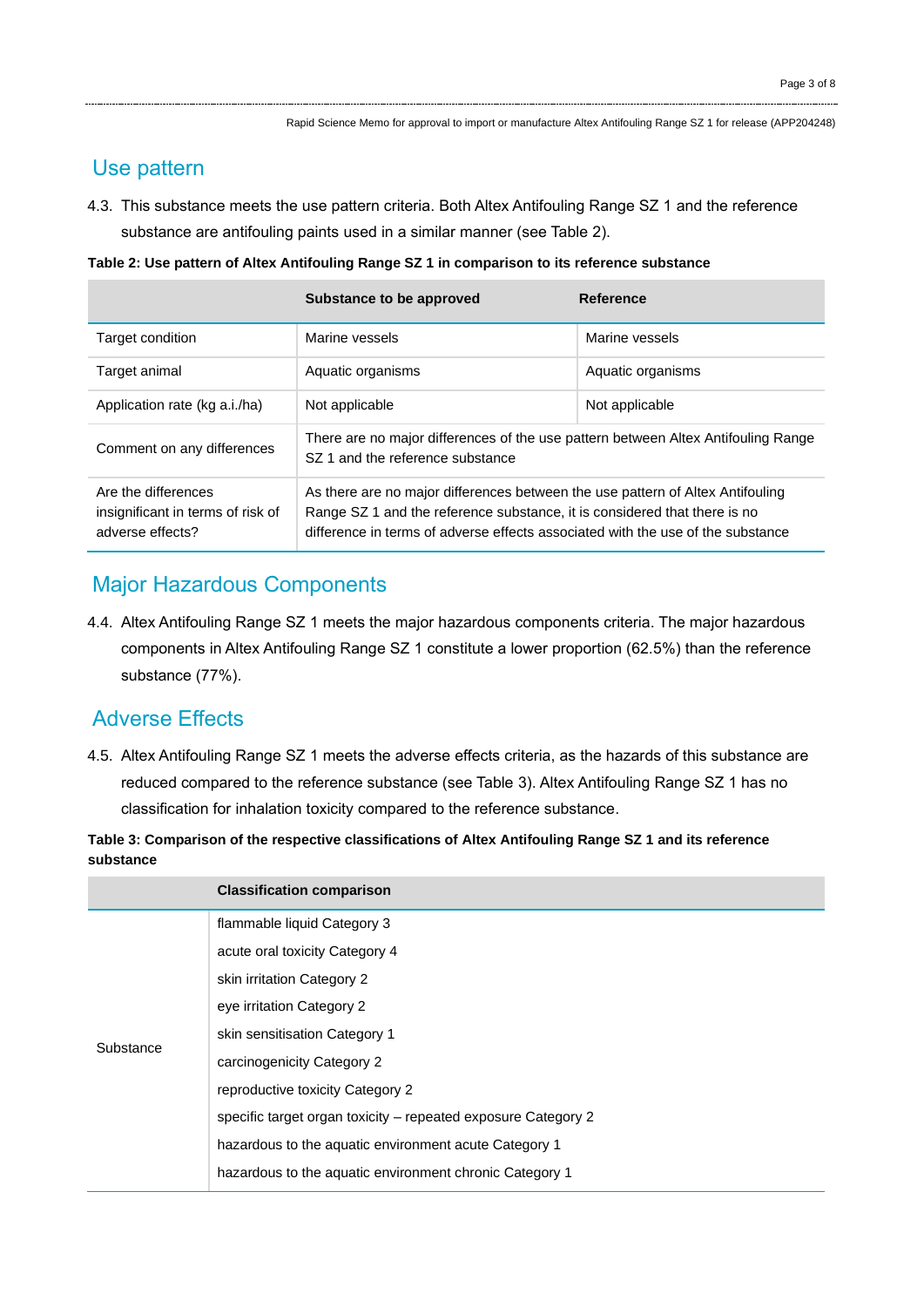|           | flammable liquid Category 3                                   |
|-----------|---------------------------------------------------------------|
|           | acute oral toxicity Category 4                                |
|           | acute inhalation toxicity Category 4                          |
|           | skin irritation Category 2                                    |
|           | eye irritation Category 2                                     |
| Reference | skin sensitisation Category 1                                 |
|           | carcinogenicity Category 2                                    |
|           | reproductive toxicity Category 2                              |
|           | specific target organ toxicity – repeated exposure Category 2 |
|           | hazardous to the aquatic environment acute Category 1         |
|           | hazardous to the aquatic environment chronic Category 1       |

#### **Additional comments**

*Hazardous to terrestrial vertebrates*

4.6. The hazardous to terrestrial vertebrate classification is triggered by mixture rules for this substance. However, as antifouling paints are not considered to be agrichemicals, this classification is not applicable.

#### *Reassessment for antifouling paints*

- 4.7. In June 2013 (under APP201051), a reassessment was carried out for antifouling paints that covered a number of ingredients, including the two active ingredients in Altex Antifouling Range SZ 1. One of the outcomes of this reassessment allowed for the continued use of antifouling paints containing the two active ingredients copper (I) oxide and zineb. However, additional controls were advised, these included:
	- a variation to the personal protective equipment control which clarifies that the requirement applies to all people who handle the substance;
	- a requirement to have a controlled work area when applying antifouling paints, including signage warning of the risks;
	- a requirement to collect and dispose of waste containing antifouling paint when it is removed from a vessel;
	- a requirement to include the additional controls on the label;
	- a variation to the requirement for a safety data sheet which standardises the information in line with current best practice.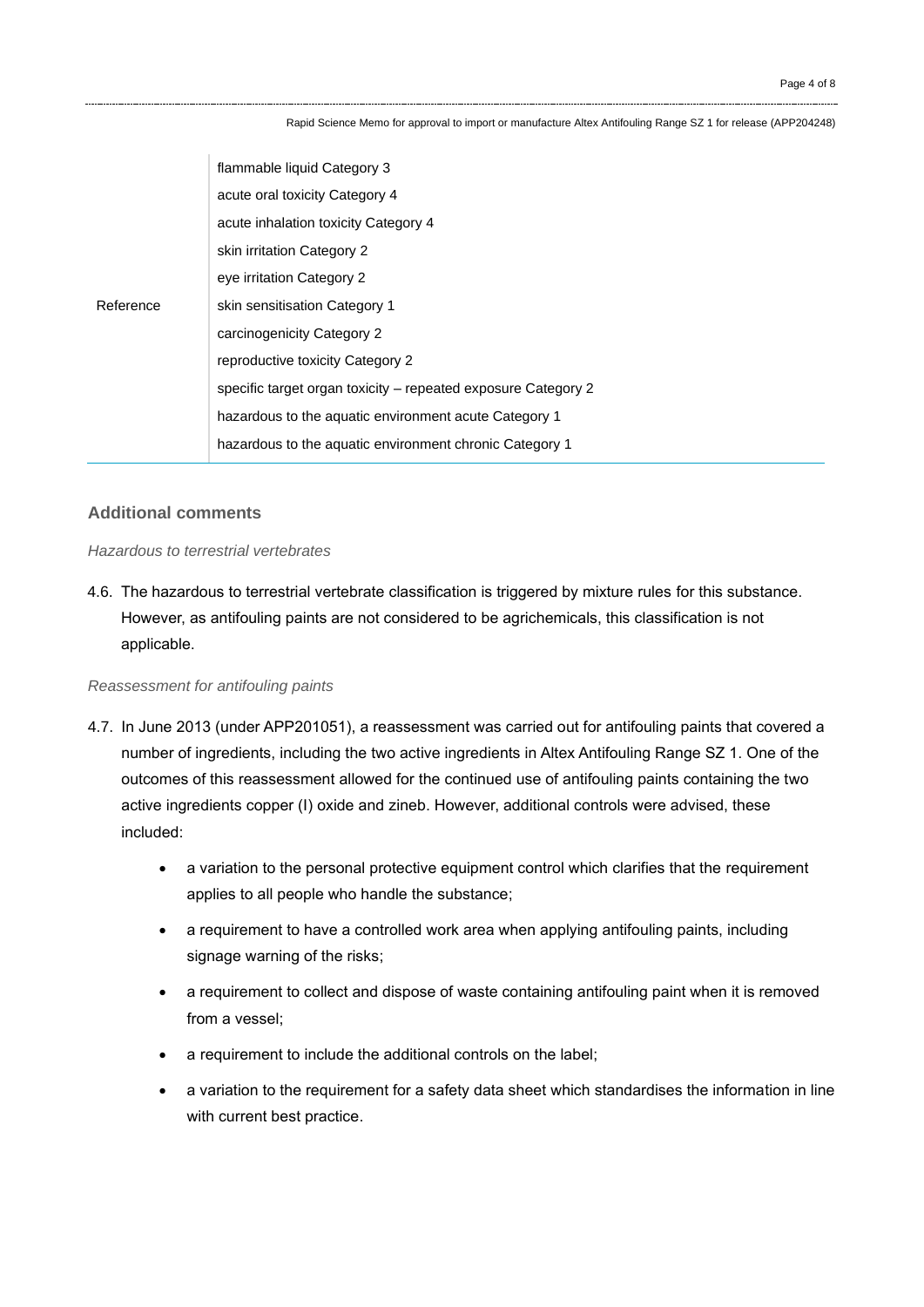*Impurities, restrictions on purity or composition*

- 4.8. The composition of the active ingredient, copper (I) oxide, should have a minimum purity of 900 g/kg, according to Australian Pesticides and Veterinary Medicines Authority (APVMA), and the copper (I) oxide must contain a minimum total copper content of no less than 800 g/kg and when determined.
- 4.9. Impurity limits for cuprous oxide have been identified by Australian Pesticides and Veterinary Medicines Authority (APVMA). These are:
	- Arsenic (As): maximum  $0.2 \times X = \frac{mg}{kg}$ . Where X is the copper content (g/kg);
	- Lead (Pb): maximum  $5 \times X = \text{mg/kg}$ . Where X is the copper content (g/kg);
	- Cadmium (Cd): maximum  $0.2 \times X = \frac{mg}{kg}$ . Where X is the copper content (g/kg).
	- Copper other than cuprous oxide:
		- $\circ$  Metallic copper: maximum 50  $\times$  X = mg/kg. Where X is the copper content (g/kg);
		- $\circ$  Cupric copper: maximum 100 x X = mg/kg. Where X is the copper content (g/kg);
		- Copper soluble in water: maximum  $25 \times X = \frac{mg}{kq}$ . Where X is the copper content (q/kg).
- 4.10. Impurity limits for zineb have been identified by the APVMA, these are:
	- Ethylene thiourea (ETU): maximum 3 g/kg;

# 5. Controls

### EPA Notice controls

- 5.1. The Labelling, Safety Data Sheet (SDS), Packaging, Disposal and Hazardous Property Controls (HPC) Part 1, Part 3, Part 4A, and Part 4B Notices apply to Altex Antifouling Range SZ 1.
- 5.2. No Tolerable Exposure Limit (TEL) values have been set previously for the active ingredients in Altex Antifouling Range SZ 1 because it is considered that exposure to this substance is not likely to result in an appreciable toxic effect to people, provided controls on use are followed.
- 5.3. An Environmental Exposure Limit (EEL) value had been set previously for copper, however, the EEL value is deleted for Altex Antifouling Range SZ 1, as the level of risk of adverse effects to the environment has been qualitatively assessed as being negligible.
- 5.4. No maximum application rate is proposed because the substance is intended to be used an antifouling paint.

## Controls varied or added under section 77 and 77A

#### Label

5.5. The substance label must include the following statement, or words to the same effect: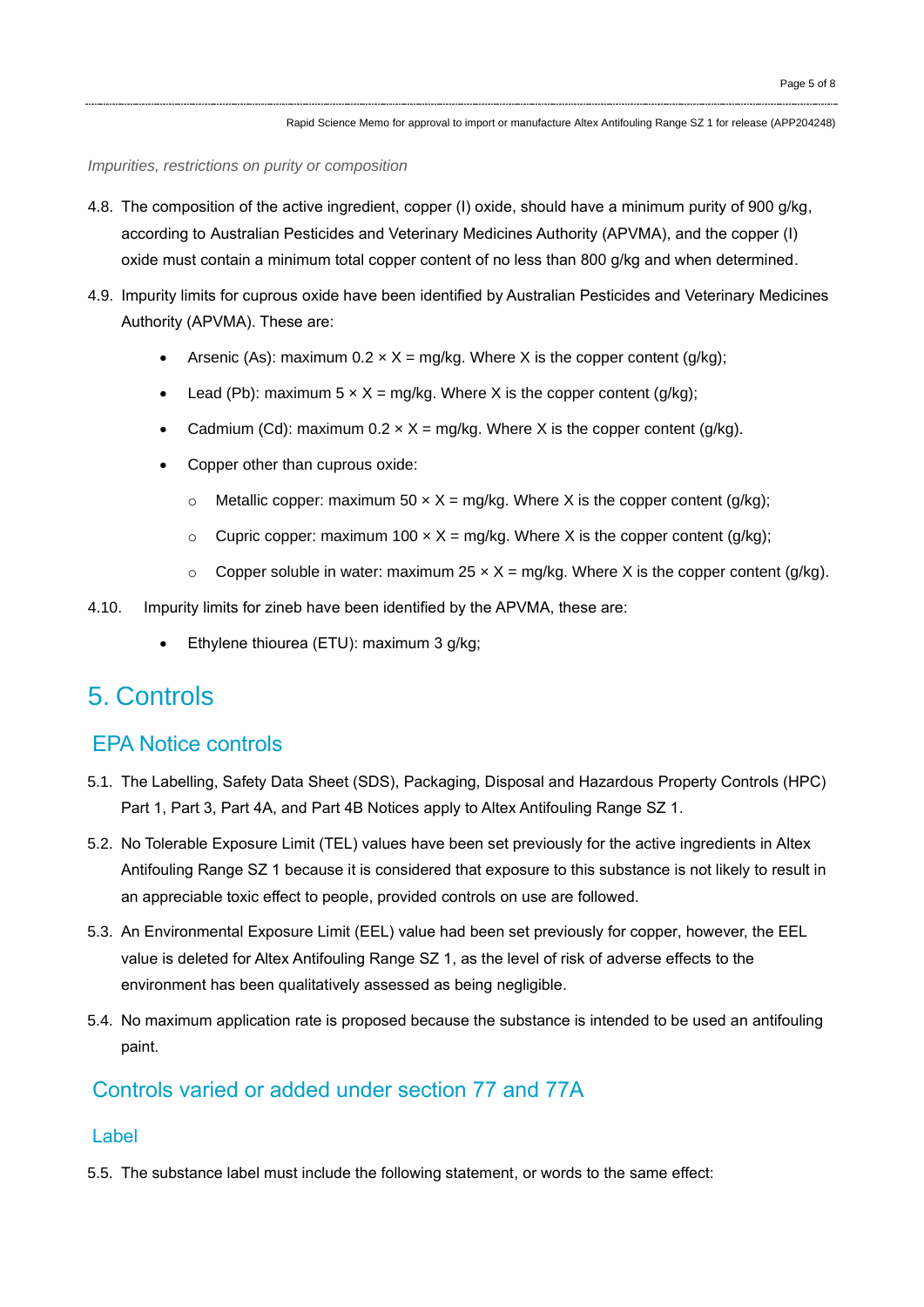- When applying this substance by spraying, you must sufficiently enclose the area to ensure that the substance is not deposited on off-target sites and has no adverse effects on bystanders;
- You must ensure that waste generated from maintenance activities does not enter the environment
- 5.6. A person must not supply this substance to any other person unless the substance label shows the information required by the label control statements.

### Antifouling paints

#### *Collection of substances from maintenance activities*

- 5.7. The following controls are proposed for the collection of antifouling paint from maintenance activities:
	- (1) Any person who removes any antifouling paint coating from the hull of a boat must ensure that waste containing antifouling paint residue is collected.
	- (2) All collected waste, as referred to in subclause (1) must be disposed of in accordance with the Hazardous Substances (Disposal) Notice 2017.

#### *Personal protective equipment*

5.8. Where this substance is applied in place other than a workplace, any person who handles the substance must use protective clothing or equipment that is designed, constructed, and operated to ensure that the person does not come into contact with or inhale the substance.

*Controlled work area and signage requirements outside of workplaces*

5.9. Where this substance is applied in a place other than a workplace:

Controlled work area –

- (1) Any person applying the substance must ensure that application of the substance is carried out in a controlled work area.
- (2) The controlled work area, as referred to in subclause (1) is a designated area in which antifouling paints are applied, using a method and located such that off-target deposition of the substance, including onto bystanders, is avoided by taking all practicable steps.
- (3) Any person applying the substance in a controlled work area must avoid off-target deposition of the substance. To avoid doubt, this requirement includes avoiding off-target deposition of the substance onto persons outside of, but within the immediate vicinity of, the controlled work area.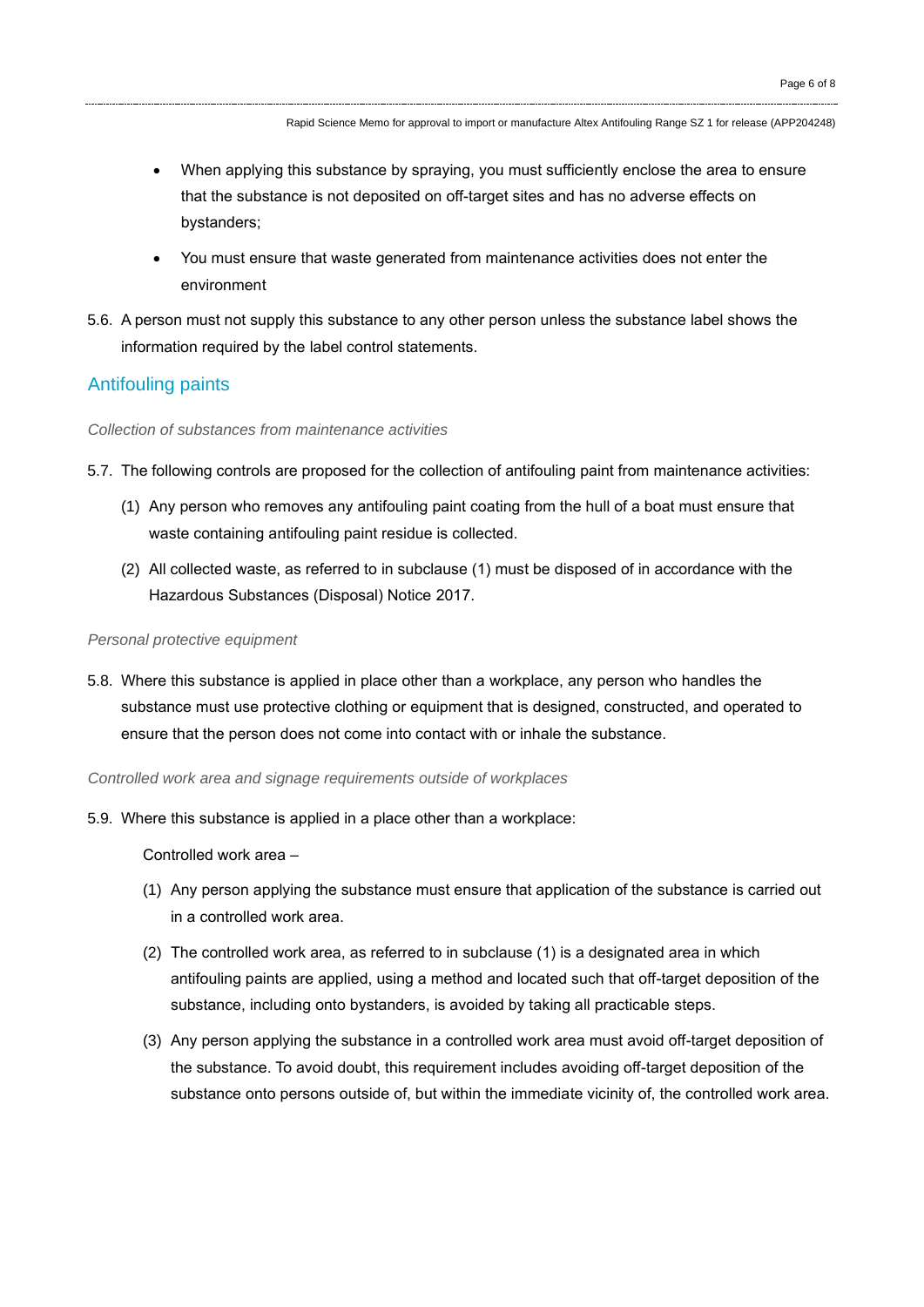Signage –

- (4) Any person applying the substance must ensure that signs are placed at every point of entrance into the controlled work area. Signs must be posted from the start of the application, until the end of the application.
- (5) Signs erected in accordance with subclause (4) must
	- a. warn that an application is being carried out using a substance that is toxic to humans;
	- b. identify the person in charge of the application;
	- c. state that entry into the controlled work area is not permitted unless personal protective equipment (PPE) is worn by the person entering the controlled work area; and
	- d. comply with the requirements for comprehensibility and clarity of Regulation 2.5, subclauses  $(2)(c)(i - iv)$  of the Health and Safety at Work (Hazardous Substances) Regulations 2017.
- (6) The conditions of (4) and (5) do not apply when the substance is applied using non-dispersive methods.

### **Impurity**

- 5.10. The following limits are set for the copper (I) oxide component of this substance:
	- The composition of the active ingredient, copper (I) oxide, should have a minimum purity of 900 g/kg. Copper (I) oxide must contain a minimum total copper content of no less than 800 g/kg.
	- Arsenic (As): maximum  $0.2 \times X = \frac{mg}{kg}$ . Where X is the copper content (g/kg);
	- Lead (Pb): maximum  $5 \times X = \text{mg/kg}$ . Where X is the copper content (g/kg);
	- Cadmium (Cd): maximum  $0.2 \times X = \text{mg/kg}$ . Where X is the copper content (g/kg).
	- Copper other than copper (I) oxide:
		- $\circ$  Metallic copper: maximum 50  $\times$  X = mg/kg. Where X is the copper content (g/kg);
		- $\circ$  Cupric copper: maximum 100 × X = mg/kg. Where X is the copper content (g/kg);
		- $\circ$  Copper soluble in water: maximum 25  $\times$  X = mg/kg. Where X is the copper content (g/kg).
- 5.11. The following limits are set for the zineb component of this substance:
	- Ethylene thiourea (ETU): maximum 3 g/kg.

### Use restrictions

5.12. No person may use this substance for any purpose other than as an antifouling paint to prevent, by the slow release of biocides, the build-up of aquatic organisms on the hulls of vessels or other surfaces in contact with water.